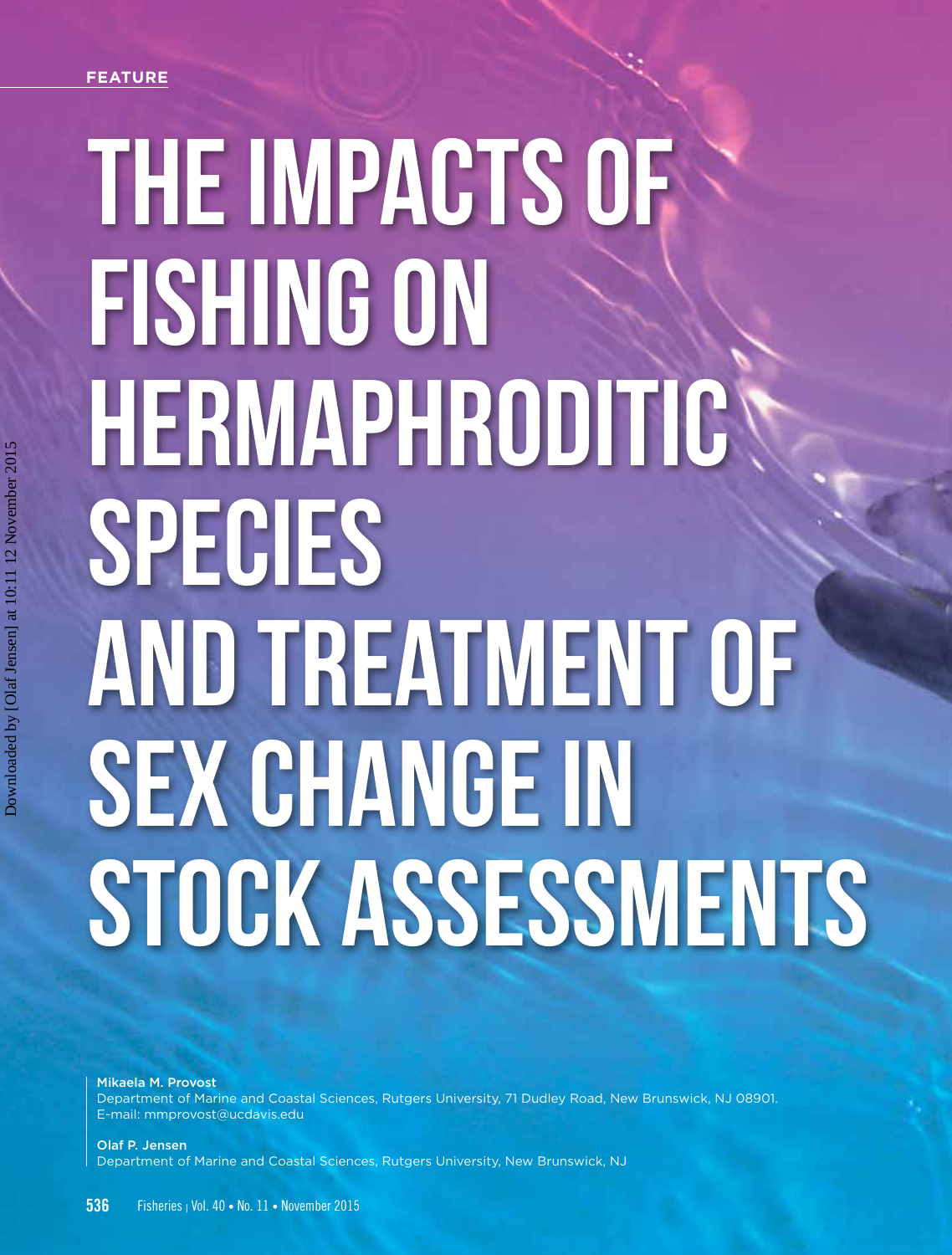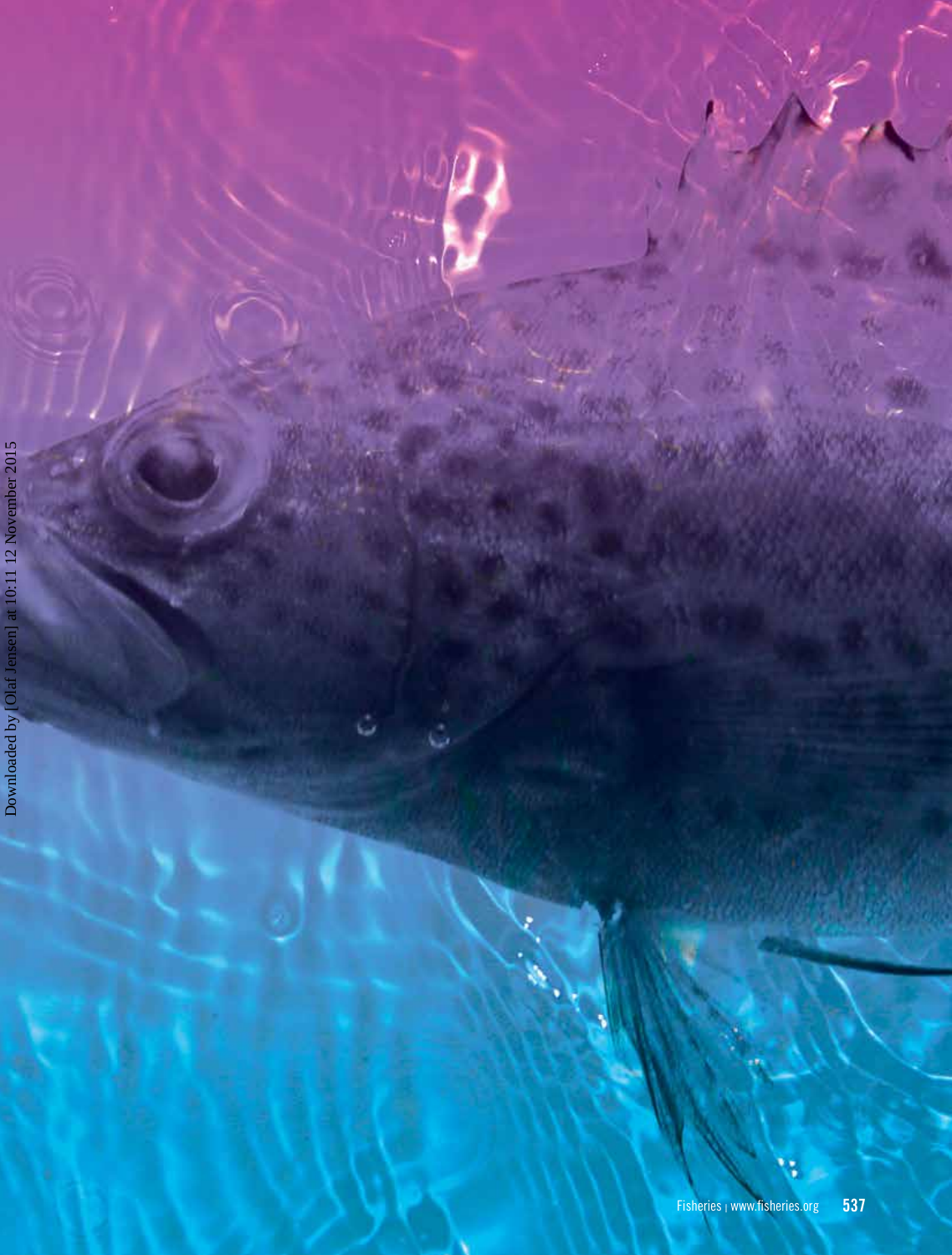Sex-changing fish species present unique challenges for stock assessment and management. Fishing is known to cause size at sex change to decrease and sex ratios to increasingly skew because of sex-selective fishing patterns. We show through a systematic literature review that the effects of fishing on hermaphrodite species can vary widely. Intense fishing has had no detectable effect on sex ratio and size at sex change in some stocks but a clear and dramatic impact on others. There is also substantial variation in the way stock assessments incorporate sex change. Of the 12 stock assessments of hermaphroditic fish stocks in the United States, none evaluate sex-based differences in selectivity, 10 report current sex ratio and estimate size at sex change, and only one tracks changes in both of these critical population characteristics. Despite these challenges, a global comparison of stock status suggests that the status of hermaphroditic stocks is not substantially different from that of gonochoristic species.

# **Impactos de la pesca en especies hermafroditas y el tratamiento del cambio de sexo en la evaluación de los stocks**

Las especies de peces que cambian de sexo, representan retos únicos en cuanto a la evaluación y el manejo de los stocks pesqueros. Se sabe que la pesca reduce la talla a la que los peces cambian de sexo y sesga la proporción de sexos cuando los patrones de pesca son selectivos a esta propiedad. Mediante una revisión bibliográfica se muestra que los efectos de la pesca en especies hermafroditas pueden variar ampliamente. En algunas especies, la pesca intensa ha mostrado no causar efectos detectables en la proporción de sexos ni en la edad de cambio de sexo, pero en otras los efectos son claros y drásticos. También existe una considerable variación en la forma en la que los métodos de evaluación de stocks incorporan el cambio de sexo. De las 12 evaluaciones de stocks de peces hermafroditas en los Estados Unidos de Norteamérica, ninguno consideró diferencias en la selectividad en función del sexo, 10 reportan proporción de sexos y estiman la talla a la cual ocurre el cambio de sexo y sólo en uno se rastrean los cambios en estas dos características poblacionales clave. A pesar de estos retos, una comparación global de los stocks de peces hermafroditas sugiere que su estado de explotación no es distinto que el de las especies gonocóricas.

# **Les impacts de la pêche sur les espèces hermaphrodites et le traitement du changement de sexe dans l'évaluation des stocks**

Les espèces de poissons hermaphrodites représentent des défis uniques pour l'évaluation et la gestion des stocks. La pêche est connue pour causer une diminution des changements de sexe selon la taille et fausser de plus en plus le ratio des sexes à cause des modes de pêche sélectifs en fonction du sexe. Nous montrons à travers une revue systématique de la littérature que les effets de la pêche sur les espèces hermaphrodites peuvent varier considérablement. La pêche intensive n'a eu aucun effet détectable sur le ratio des sexes et le changement de sexe selon la taille dans certains stocks, mais un impact évident et dramatique sur d'autres. Il existe aussi des variations importantes dans la façon dont les évaluations des stocks prennent en compte le changement de sexe. Sur les douze évaluations des stocks de poissons hermaphrodites aux États-Unis, aucune d'elles n'évalue les différences fondées sur le sexe en matière de sélectivité, dix font état d'un ratio des sexes et évaluent le sexe selon la taille et une seule analyse les changements de ces deux caractéristiques principales de cette population critique. Malgré ces défis, une comparaison globale de l'état des stocks suggère que l'état des stocks hermaphrodites ne diffère pas sensiblement de celle des espèces gonochoriques.

# **INTRODUCTION**

Sex change is a life history strategy found in a wide variety of fish species, including many species of commercial and recreational importance. Numerous studies have examined the implications of sex change for fitness (Ghiselin 1969; Warner et al. 1975), but the implications of sex change for stock assessment and fishery management are less clearly understood. Previous reviews of hermaphroditism in fishes have focused on the theoretical advantages of changing sex from female to male (protogyny) and from male to female (protandry; Ghiselin 1969; Ross 1990) and the prevalence of these unique reproductive strategies in different ecological contexts throughout extinct and extant fishes (Smith 1975). Recent studies suggest that the timing of sex change is very flexible; some hermaphroditic species are capable of changing sex earlier or later in response to local fluctuations in the population sex and size ratio, and select species may even change sex multiple times (Munday et al. 2006).

This review of hermaphroditism focuses on the effect that fishing has had on sex-changing fish species and highlights the variation in how stock assessments currently address sex change. First, we review why hermaphroditic fish species may be especially vulnerable to fishing. Second, we show that fishing can impact hermaphroditic life history and population

structure in two specific ways: fishing can cause a greater skew in sex ratios and/or a decrease in the size or age at sex change. Then, we summarize how sex change is addressed in stock assessments and briefly review the variation in methods for calculating biological reference points in hermaphroditic stocks in the United States. Contrary to concerns in the literature that hermaphroditic fish are particularly vulnerable to fishing, we show that the stock status of hermaphroditic species is not substantially different from the stock status of gonochoristic (non-sex-changing) species and that the effects of fishing on sex ratio and size or age at sex change cannot be generalized to all hermaphroditic fish species.

# **VULNERABILITY OF HERMAPHRODITIC FISHES TO FISHING**

Differences in life history between hermaphroditic and gonochoristic fish species suggest that hermaphroditic species are especially vulnerable to fishing (Alonzo et al. 2008). In stock assessments of gonochoristic fish species, sex ratio is often not evaluated and spawning stock biomass is calculated from mature female biomass alone. This simplification is reasonable if the fishery impacts both sexes equally or if male abundance does not limit fertilization or reproductive output. In sex-changing species, however, there is reason to suspect that fishing mortality does not impact males and females equally. Size selectivity,

 $\overline{5}$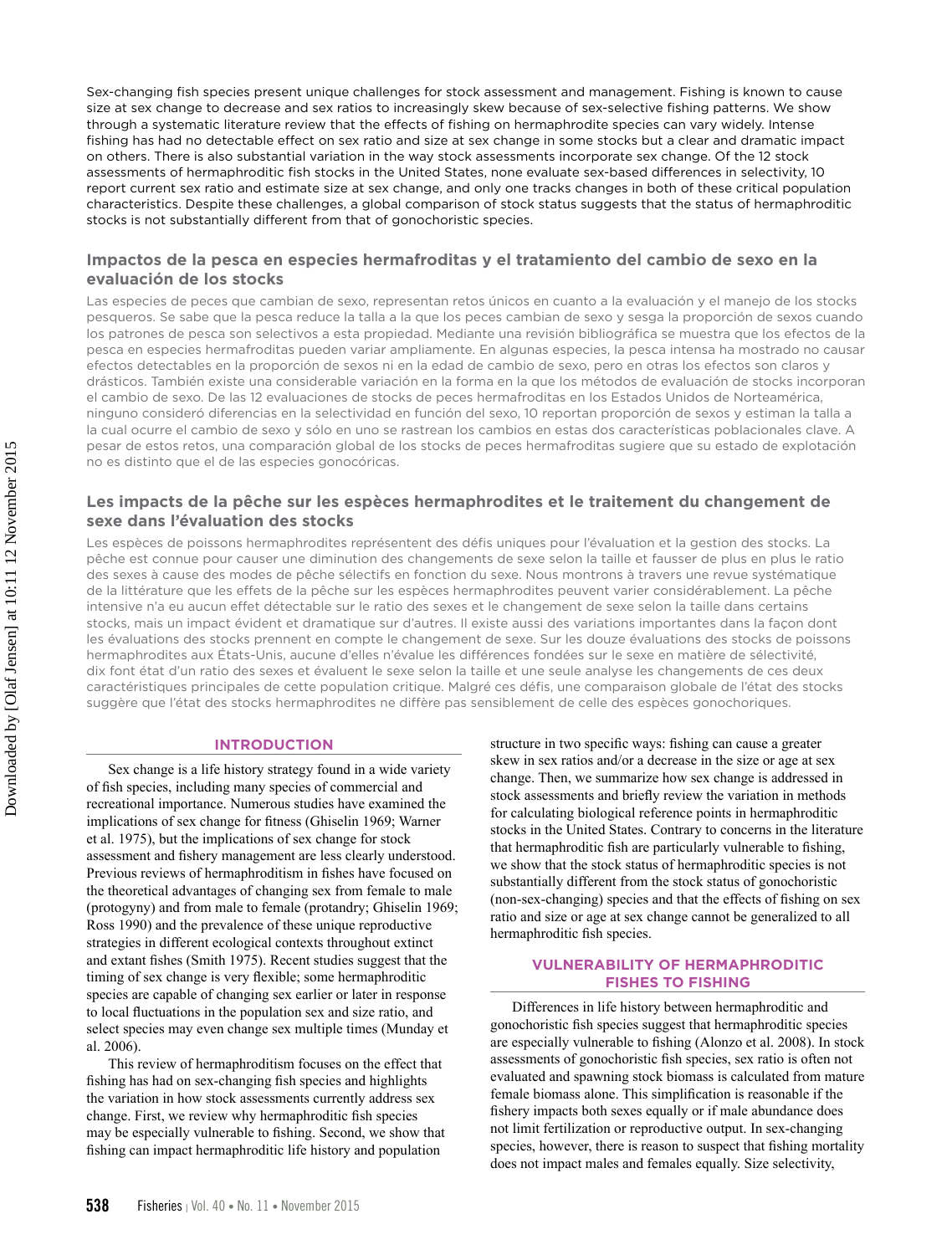either inherent to the fishing gear or a result of management actions such as size limits, translates into sex-based differences in fishing mortality rate for fish species where the sex ratio changes with size. Change in sex ratio with size is a common feature of hermaphroditic fishes and also occurs in gonochoristic species with sexually dimorphic growth; for example, Summer Flounder *Paralichthys dentatus*, (Morson et al. 2012). Size or age selectivity is often accounted for in stock assessments, but selectivity that varies by sex is rarely addressed. Fishing patterns that disproportionately target one sex over the other can potentially have serious consequences for population growth, fertilization, and stability over time (Alonzo et al. 2008) and are important to consider in stock assessments of hermaphroditic fish species. In addition to sex ratios that vary by size, many other characteristics of hermaphroditic fish species suggest that sex-selective fishing is a common occurrence in fisheries of hermaphroditic species.

Differences in sex-specific behavior often cause one sex to be more vulnerable to fishing. Aggressive behavior is known to increase catchability in gonochoristic fish species (Sutter et al. 2012) and will likely have a similar effect in hermaphroditic species. In many protogynous species, male fish exert aggressive behavior while defending territories (Warner et al. 1975; Hoffman 1985) or guarding female mates (Frickle and Frickle 1977; Moyer and Nakazono 1978). Observations by Gilmore and Jones (1992) found that in Scamp *Mycteroperca phenax*, a protogynous hermaphrodite in the Gulf of Mexico, males had greater overall movement, displayed more aggressive behavior (e.g., lunging, attacking), and (anecdotally) had a higher propensity to bite hooks compared to females of a similar length. The authors hypothesized that male Scamp have higher fishing mortality because of their aggressive behavior as seen in underwater videos. Aggression levels also differ between individuals based on social status within social aggregations; in protogynous hermaphrodites, dominant males express the most aggression (Layton and Fulton 2014). There are, however, exceptions such as Red Porgy *Pagrus pagrus*, a protogynous hermaphrodite located in the Gulf of Mexico and South Atlantic. In this species, males show little aggression, and male and female fish appear to be captured proportionally, suggesting that males and females are equally vulnerable to hook-and-line fishing gear (DeVries 2007).

Hermaphroditic fishes may also be vulnerable to fishing because fertilization is dependent upon complex social structures, such as harems, formed during spawning. Social structures help facilitate mate choice during the spawning season (Moyer and Nakazono 1978; Nemtzov 1985; McCormick et al. 2010). Frequent removal of large, dominant individuals by fishing may interrupt these social hierarchies. It is possible that such removal could delay female reproduction and negatively impact fertilization rates, especially in species with a short spawning season and narrow window of opportunity for mating. In Red Hind *Epinephelus guttatus*, for example, small groups consisting of a single male and multiple females come together during a two-week spawning period (de Mitcheson et al. 1994). Exposure to intense fishing pressure during this narrow timeframe could result in rapid removal of large, male individuals. In situations similar to this, females may not have sufficient time to form new spawning groups or, alternatively, reverse their sex and take advantage of mating opportunities with the recently abandoned females.

Sexually dimorphic growth, a characteristic of some gonochoristic and many hermaphroditic fishes, likely increases

fishing vulnerability for two reasons. First, faster-growing fish grow into vulnerable size ranges more quickly than slowgrowing individuals; therefore, they are more susceptible to being captured (Sinclair et al. 2002). Individuals of hermaphroditic species typically experience a burst in growth rate immediately after sex change; for example, parrotfishes (family Scaridae; Munday et al. 2004) and Circle-Cheek Wrasse *Halichoeres miniatus* (Munday et al. 2009). It is hypothesized that this burst in growth increases their ability to compete with existing males. Faster growth rate may push transitioning individuals into size classes vulnerable to fishing (such as a legal catch size) more quickly than non-sex-changing individuals. Second, faster-growing fish have greater energy requirements and must forage more aggressively than slow-growing fish and, therefore, are expected to bite baited hooks more frequently (Sutter et al. 2012).

Although the exact mechanism is unknown, there is evidence that hermaphroditic species that aggregate during spawning tend to have increasingly skewed sex ratios after prolonged periods of fishing (Carter et al. 1994; de Mitcheson et al. 1994; Coleman et al. 1996). Gag *M. microlepis* and Scamp, both protogynous hermaphrodites that form large spawning aggregations, demonstrated a precipitous drop in the proportion

# **Differences in sex-specific behavior often cause one sex to be more vulnerable to fishing.**

of males (from 17% to 1% and 36% to 18%, respectively) over a span of 25 years of exploitation in the Gulf of Mexico (Coleman et al. 1996). In contrast, Red Grouper *Epinephelus morio*, a nonaggregating protogynous hermaphrodite with an overlapping range, showed little change in sex ratio over the same time period and under similar fishing conditions. There are many reasons that may explain this phenomenon; for example, behavior could be sex-specific in spawning aggregations (e.g., Taborsky 1994), lending one sex to be more vulnerable to capture, or spawning aggregations could be predominately composed of a single sex (de Mitcheson et al. 1994) so that only the aggregating sex is exposed to intense fishing.

Changes in cohort strength may also play an important role in sex ratio fluctuations over time. If fishing disproportionately removes the terminal sex—that is, males in protogynous fish species and females in protandrous species—leading to an increasingly skewed sex ratio, then a large cohort entering the population as the initial sex will push the skewed sex ratio even further. Variability of cohort size could translate to variability in recruitment because highly skewed sex ratios may lead to lower fertilization rates.

#### Effect of Skewed Sex Ratios and Decreases in Size or Age at Sex Change on Fertilization Rates

Increasingly skewed sex ratios will, at some point, result in reduced fertilization rates and, consequently, slow population growth. Though the impact of incremental changes in the sex ratio on fertilization rates is not well understood in fish, there are several examples of reduced fertilization rates in marine invertebrates. A heavily male-biased fishery for blue crab *Callinectes sapidus* in the Chesapeake Bay is thought to have resulted in decreased fertilization rates because of sperm limitation (Hines et al. 2003). Similarly, in a population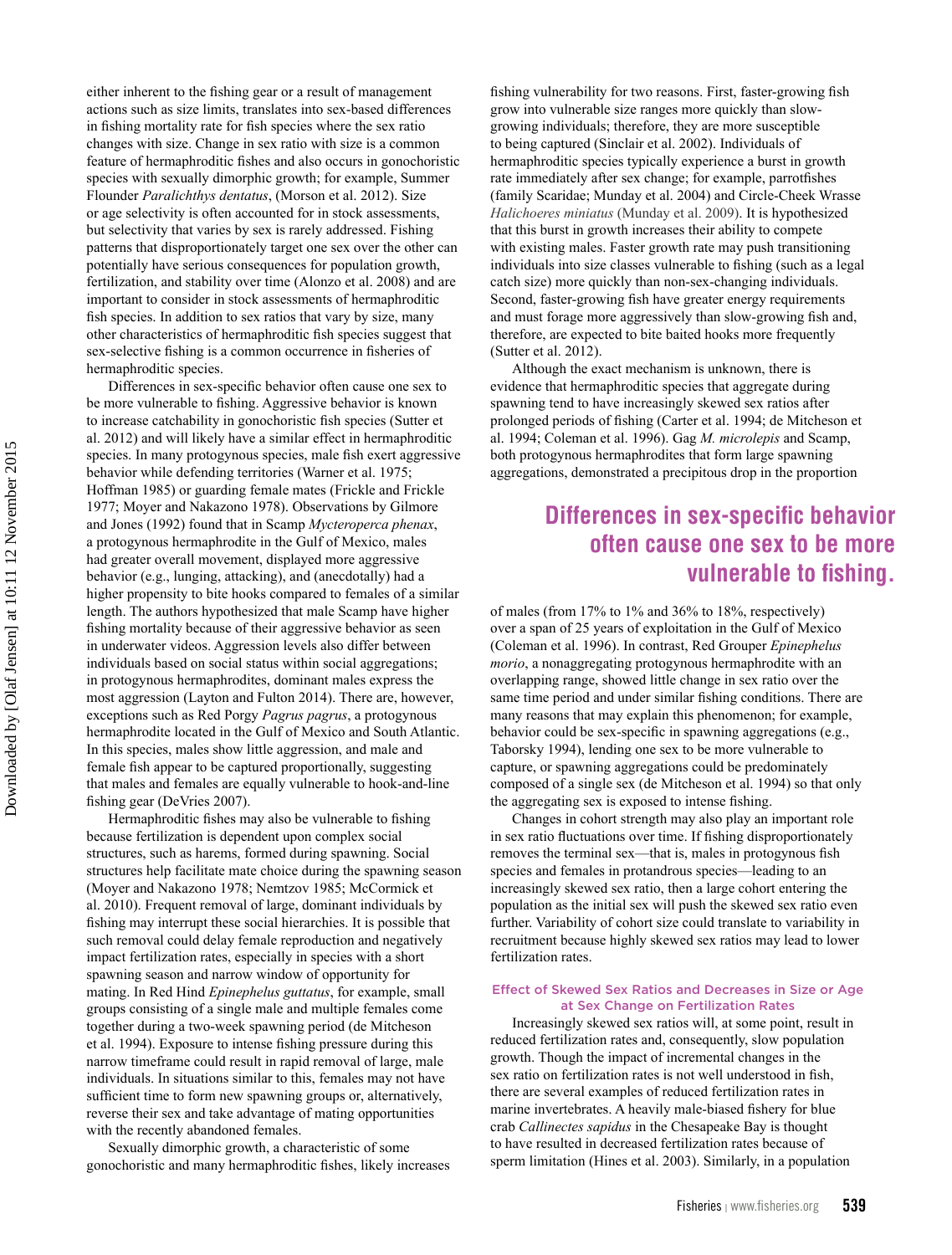of Caribbean sea urchin *Diadema antillaru*, sex ratios were dramatically skewed after a severe mortality event (Lessios 1988). Although female urchin body size and egg production per female greatly increased because of low population density after the die-off, the number of fertilized zygotes produced per female did not increase because female fertilization was drastically reduced in the absence of sufficient numbers of male sea urchins (Levitan 1992). Severe reductions in the proportion of male fish in populations of protogynous hermaphrodites may have similar effects (Alonzo and Mangel 2004), and the impact of sex ratio on fertilization rate remains one of the critical uncertainties in understanding the population dynamics of hermaphroditic fishes (Brooks et al. 2008).

One potential side effect of male scarcity in protogynous species is reduced genetic diversity (Chapman et al. 1999) and possible Allee effects: the phenomenon of negative population growth at low population size (Allee 1931). Even if fertilization rates remain high during times of male scarcity, the bottleneck of genetic material through a relatively small number of males will decrease the population's overall genetic diversity and may reduce the population's ability to adapt to environmental variability and novel pathogens. These less visible genetic bottleneck effects can occur even while fertilization rates remain high (Levitan 1992).

# **HOW DOES FISHING AFFECT HERMAPHRODITIC FISH SPECIES? WHAT HAVE WE LEARNED FROM DECADES OF FIELD OBSERVATIONS?**

Fishing is likely to impact hermaphroditic fish species in one of two ways: (1) size or age at sex change will decrease with greater fishing intensity, or (2) sex ratios will become increasingly skewed.

#### Hypothesis #1: Heavy Fishing Causes a Downward Shift in Age or Size at Sex Change

Alternatively, the sex ratio may change very little or even remain constant under intense fishing conditions because of decreases in size or age at sex change. In some protogynous species, females will compensate for the loss of male individuals by changing sex at earlier ages and smaller sizes. Sex change is often a socially mediated process (Warner and Swearer 1991; Benton and Berlinsky 2006), and the process of sexual transition acts as a compensatory mechanism to maintain an optimal sex ratio (Shapiro 1979). This phenomenon has been observed in laboratory experiments (Benton and Berlinsky 2006) and in multiple field studies (Table 1). Decreases in the size or age at sex change can occur over periods as long as two to three decades; for example, in California Sheephead *Semicossyphus pulcher*, a protogynous hermaphrodite in south-central California, female size at sex change decreased between 72 and 168 mm over approximately 25 years (Hamilton et al. 2007). Decreases can also occur in as short as a few weeks; for example, in a population of protogynous Blue-Headed Wrasse *Thalassoma bifasciatum* in the U.S. Virgin Islands, size at sex change began decreasing within two weeks of heavy exploitation (Warner and Swearer 1991).

# Hypothesis #2: Heavy Fishing Results in Increasingly Skewed Sex Ratios

Sex-selective fishing patterns disproportionately target the larger sex—that is, males in protogynous

species—leaving behind a greater proportion of female fish. This phenomenon has been documented in Steentjie *Spondyliosoma emarginatum* (Tunley et al. 2009), Red Hind (Beets and Friedlander 1998), and Snowy Grouper *Epinephelus niveatus* (Wyanski et al. 2000; Table 1).

#### Literature Review

Based on a review of published literature, we determined the degree of support for each hypothesis regarding the effects of fishing on hermaphroditic fish species. A systematic literature search was carried out using Web of Science (thomsonreuters. com/thomson-reuters-web-of-science) for publications published between 1980 and 2014. There was no restriction of origin and language. Search terms included all combinations of "fish" and ("sex change" or "sex ratio") and ("protogyny" or "hermaphroditism" or "hermaphrodite"). Publications found in Web of Science search results were screened and restricted to studies that measured size or age at sex change and/or the sex ratio in populations exposed to different levels of fishing. Some studies assessed differences among populations that were exposed to different levels of fishing; for example, comparisons between populations inside and outside of a marine protected area (Götz et al. 2008). Other publications may have tracked changes in size or age at sex change and/ or the sex ratio within a single population that was exposed to increasing (or decreasing) levels of fishing over a long period of time (e.g., Hamilton et al. 2007). Studies that carried out in situ removal experiments to simulate the process of fishing were

Table 1. Summary of results from the systematic literature review showing the number of publications and species in support of hypothesis 1, size or age at sex change decreases under heavy fishing conditions (H1); hypothesis 2, sex ratios increasingly skew under heavy fishing conditions (H2); both hypotheses 1 and 2 (H1 and H2); and those where fishing had no effect on size or age at sex change and sex ratios (NC).

| <b>Hypothesis</b>                                                 | Number of<br>publications<br>in support | Number of<br>species<br>examined | <b>References</b>                                                                                                                                                                    |
|-------------------------------------------------------------------|-----------------------------------------|----------------------------------|--------------------------------------------------------------------------------------------------------------------------------------------------------------------------------------|
| H1 (size at<br>sex change<br>decreases)                           | 5                                       | 5                                | Mariani et al. (2013), Mackie<br>$(2003)$ .<br>Platten et al. (2002), Warner<br>and Swearer (1991), Götz et al.<br>(2008)                                                            |
| H <sub>2</sub> (sex<br>ratio<br>changes)                          | $\overline{7}$                          | 10                               | Coleman et al. (1996), Tunley et<br>al. (2009), Beets and Fried-<br>lander (1998). Hawkins and<br>Roberts (2003), McGovern<br>et al. (1998), Wyanski et al.<br>(2000), Buxton (1993) |
| H <sub>1</sub> and<br>H <sub>2</sub> (both<br>effects<br>happen)  | 5                                       | 5                                | S. A. Shepherd et al. (2010),<br>Hamilton et al. (2007), Mariani<br>et al. (2013), Buxton (1993),<br>Harris and McGovern (1997)                                                      |
| NC (no<br>change in<br>sex ratio<br>and size<br>at sex<br>change) | $\mathfrak{D}$                          | 6                                | Hawkins and Roberts (2003).<br>Adams et al. (2000)                                                                                                                                   |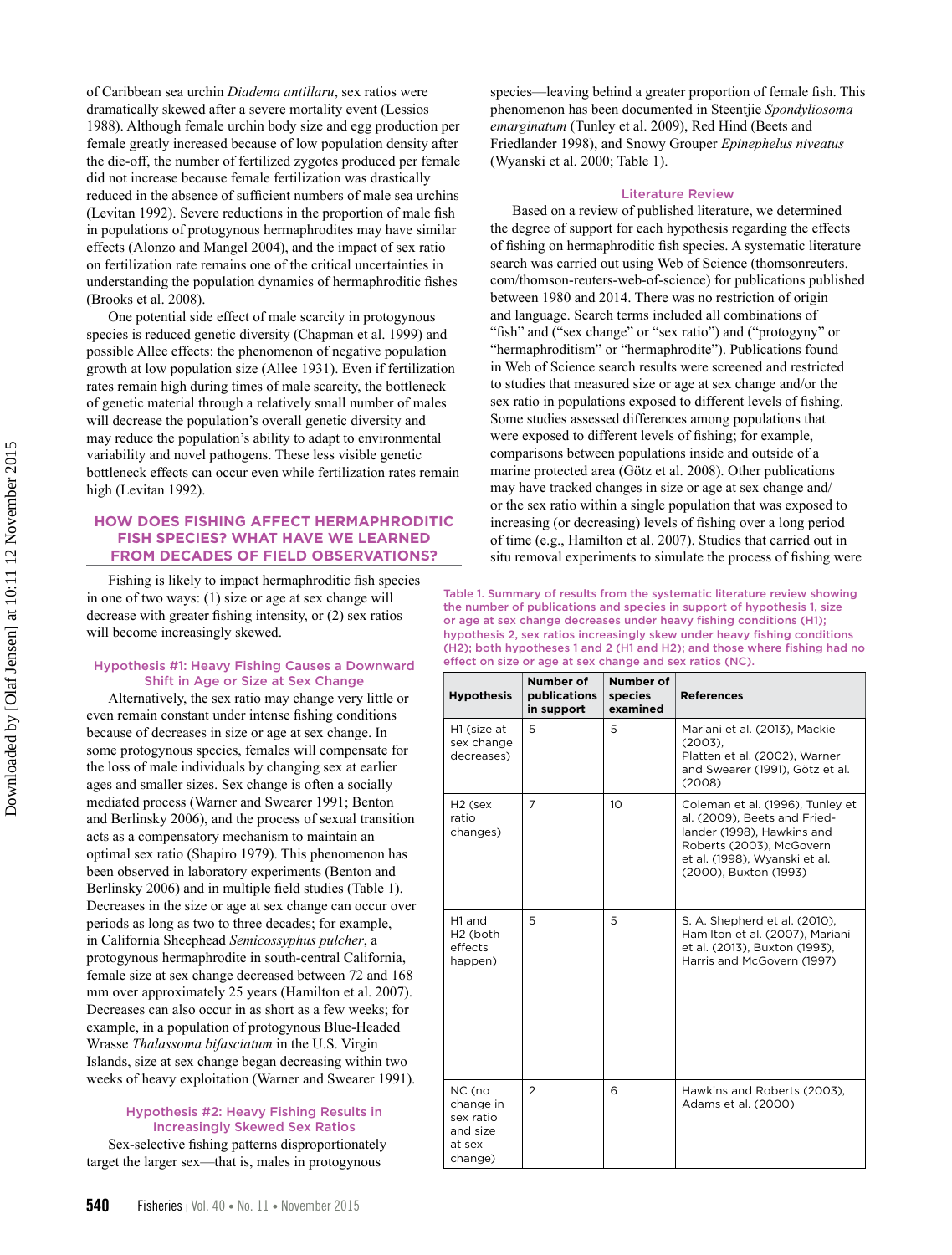also included in this literature review. Reference lists in each publication found through Web of Science and included here were searched to find additional relevant studies. In total, 244 publications were screened from Web of Science search results, and 735 publications were screened from bibliographies of qualifying papers found through Web of Science. Sixteen papers that studied 26 hermaphroditic species presented quantitative estimates of changes in sex ratio or size or age at sex change.

Publications found through the systematic literature review measured fishing pressure in a variety of ways. For example, Hamilton et al. (2007) verified that there were changes in exploitation level by comparing estimates of annual survivorship between historical and recent samples, and Tunley et al. (2009) were able to approximate fishing intensity by landings from recreational boats and shore anglers. For the purpose of this literature review, the type of fishing pressure reported in each study is not relevant, only that size or age at sex change and/or sex ratios were assessed at different levels of fishing. The phrase "fishing intensity" is used throughout this article to reference the general fishing level and covers such terms as exploitation, harvest, and fishing mortality.

Each eligible study was identified as showing support for either one of the two aforementioned hypotheses or for neither hypothesis: size at transition decreases under high fishing intensity (H1) or sex ratios shift—that is, in favor of females in protogynous species and males in protandrous species—while under intense fishing pressure (H2; Table 1). For some species, fishing led to changes in both the sex ratio and size or age at sex change (H1 and H2). Lastly, some studies found that fishing had no effect on the sex ratio and size or age at sex change (no change, NC).

We found more studies documenting shifts in the sex ratio under intense fishing (H2, 7/16) and slightly fewer studies showing fishing caused decreases in size or age at sex change (H1, 5/16; Table 1). The seven publications in support of H2 reported that sex ratios were increasingly skewed in 10 hermaphroditic species. Five publications found in support of H1 showed that size or age at sex change decreased in five hermaphroditic species. There were five publications that showed both sex ratios and size or age at sex change shifted with increasing fishing intensity in the same species (H1 and H2, 5/16). Two of the 16 publications specifically documented that fishing pressure did not affect sex ratio or size or age at sex change in six species (NC).

It should be noted that not every study found through the literature review assessed both sex ratio and size or age at sex change. A lack of support for one hypothesis by one study for a certain species should not be interpreted as evidence against that hypothesis. For example, Coleman et al. (1996) tracked changes in sex ratio over time in three groupers in the Gulf of Mexico. The authors found that sex ratio changed for two of the three species but reported no information on changes in size or age at sex change for all three species; therefore, we cannot make any conclusions regarding the support for H2 for each species. Even though each study did not fully address both sex ratio and size or age at sex change, the results in Table 1 show that fishing has not had a uniform effect on hermaphroditic fish species.

# **HOW DO STOCK ASSESSMENTS ACCOUNT FOR SEX CHANGE?**

The effect of skewed sex ratios and decreases in the size or age at sex change on fertilization rates pose specific challenges for stock assessment. First, protogynous fishes could spend

considerably less time reproducing as females if male fishing mortality is disproportionately high because females may undergo sex reversal earlier than usual. Without accounting for the accelerated loss of female biomass to sex change, population dynamics models may overestimate spawning stock biomass (Alonzo et al. 2008). Second, the potential for lower fertilization rates during times of male scarcity complicates recruitment calculations in population dynamics models (Brooks et al. 2008). If the potential for sperm limitation is unknown, which is likely true for most managed hermaphroditic stocks, then estimates of biological reference points (e.g.,  $B_{\text{MSV}}$ ) are better predicted when recruitment is measured as a function of both male and female spawning stock biomass (Brooks et al. 2008) rather than just female biomass. Ultimately, however, the effects of fishing on hermaphroditic population dynamics depends on the disproportionate fishing mortality rate of males and how strong of an effect male removal has on female sex change and fertilization rates (Alonzo and Mangel 2005).

We reviewed the treatment of sex change in stock assessments for nine hermaphrodite fish species consisting of 12 different stocks in the Mid-Atlantic, South Atlantic, and Gulf of Mexico and one species from California. Species included Black Grouper *M. bonaci*, Black Sea Bass *Centropristis striata*, Gag, Hogfish *Lachnolaimus maximus*, Red Grouper, Red Porgy, Snowy Grouper, Yellowedge Grouper *Epinephelus flavolimbatus*, and California Sheephead (Table 2). In all of these fisheries, fish are primarily captured by hook-and-line gear or traps. Overall, we found that there is considerable variation in the data reported that is needed to assess the impact fishing has on size or age at sex change and sex ratio.

The majority of stock assessments did not track changes in sex ratio or size at sex change, and none reported estimates of sex selectivity in the fishery (Table 2). Of the 12 stock assessments we reviewed, 10 included both male and female biomass in spawning stock biomass calculations, as suggested by Brooks et al. (2008) for more reliable spawning biomass estimates in hermaphroditic species. Most assessments, 10 of 12, also reported the current sex ratio and estimates of size or age at sex change; however, only 4 of these 10 assessments reported whether the size or age at sex change has changed over time, and only 2 of the 10 assessments evaluated changes in the sex ratio over time.

We found there to be some variation in the way reference points were calculated among stock assessments, especially between stocks from different management regions (Table 3). Biological reference points are a critical part of stock assessment because they are used to guide fishery management objectives—that is, how hard to fish—and are calculated based on biological characteristics of the species (Quinn and Deriso 1999). Incorporating a sex change parameter into reference point calculations is expected to lead to more reliable estimates of spawning stock biomass (Alonzo et al. 2008). Most stock assessments from the South Atlantic, specifically Red Grouper, Snowy Grouper, Red Porgy, and Gag, estimated reference points based on maximum sustainable yield (MSY) from the Beverton-Holt stock recruitment model. Transition from female to male was modeled using logistic regression, which was input to the statistical catch-at-age model as proportion female at age. Spawning stock biomass was then computed using both female and male biomass. In the Gulf of Mexico, there was more variation among assessments: reference points for both Red Grouper and Yellowedge Grouper were also based on MSY from a Beverton-Holt stock recruitment model. Reference points for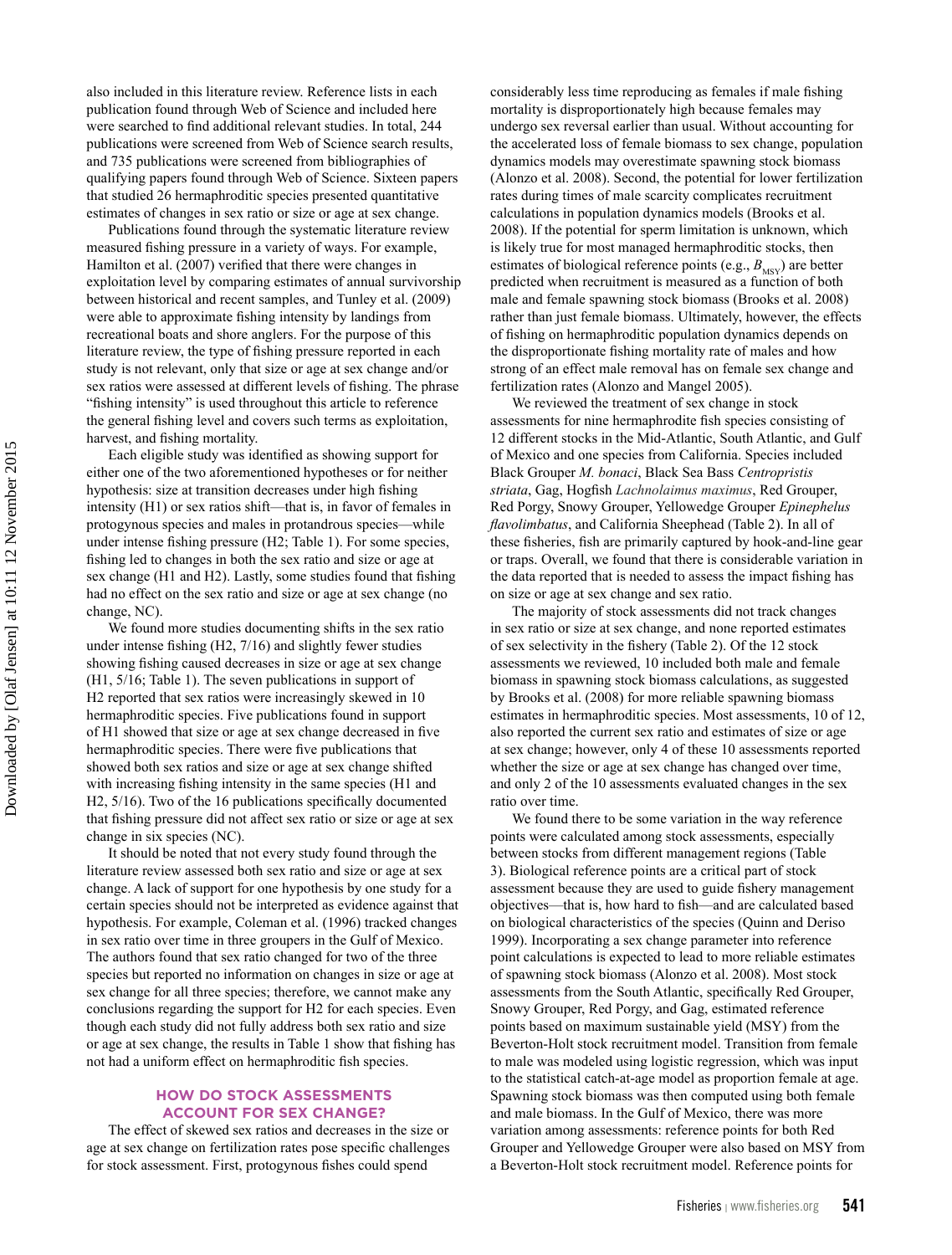| <b>Family</b> | <b>Stock and stock locations</b>                                                 | <b>Spawning</b><br>stock<br><b>biomass</b><br>(SSB) | <b>Reports sex</b><br>ratio at age<br>(or size) | <b>Reports</b><br>change in<br>proportion<br>male | Change in<br>the age (or<br>size) at sex<br>change | <b>Measures</b><br>or esti-<br>mates of<br>sex selec-<br>tivity | Reference                            |
|---------------|----------------------------------------------------------------------------------|-----------------------------------------------------|-------------------------------------------------|---------------------------------------------------|----------------------------------------------------|-----------------------------------------------------------------|--------------------------------------|
| Serranidae    | <b>Black Sea Bass</b><br>Centropristis striata<br>South Atlantic                 | Male +<br>female                                    | Yes                                             | <b>Not</b><br>reported                            | <b>Not</b><br>reported                             | <b>Not</b><br>reported                                          | SAFMC (2013b)                        |
|               | <b>Black Sea Bass</b><br>Centropristis striata<br>Mid-Atlantic                   | Male +<br>female                                    | Yes                                             | <b>Not</b><br>reported                            | <b>Not</b><br>reported                             | <b>Not</b><br>reported                                          | G. R. Shepherd and<br>Nieland (2012) |
|               | <b>Black Grouper</b><br>Mycteroperca bonaci<br>South Atlantic, Gulf of<br>Mexico | Male +<br>female                                    | Yes                                             | <b>Not</b><br>reported                            | <b>Not</b><br>reported                             | <b>Not</b><br>reported                                          | SAFMC (2010b)                        |
|               | Gag Grouper<br>Mycteroperca microlepis<br><b>Gulf of Mexico</b>                  | Female                                              | <b>Not</b><br>reported                          | <b>Not</b><br>reported                            | Yes (no<br>decrease<br>reported)                   | <b>Not</b><br>reported                                          | GMFMC (2014)                         |
|               | Gag Grouper<br>Mycteroperca microlepis<br>South Atlantic                         | Male +<br>female                                    | Yes                                             | <b>Not</b><br>reported                            | Yes (no<br>decrease<br>reported)                   | <b>Not</b><br>reported                                          | SAFMC (2006)                         |
|               | Red Grouper<br>Epinephelus morio<br>South Atlantic                               | Male +<br>female                                    | Yes                                             | Yes                                               | Yes (no<br>decrease<br>reported)                   | <b>Not</b><br>reported                                          | SAFMC (2010a)                        |
|               | <b>Red Grouper</b><br>Epinephelus morio<br><b>Gulf of Mexico</b>                 | Female                                              | Yes                                             | <b>Not</b><br>reported                            | Yes (no<br>decrease<br>reported)                   | Not<br>reported                                                 | GMFMC (2009)                         |
|               | Snowy Grouper<br>Epinephelus niveatus<br>South Atlantic                          | Male +<br>female                                    | Yes                                             | <b>Not</b><br>reported                            | <b>Not</b><br>reported                             | <b>Not</b><br>reported                                          | SAFMC (2013a)                        |
|               | Yellowedge Grouper<br>Epinephelus flavolimbatus<br><b>Gulf of Mexico</b>         | Male +<br>female                                    | Yes                                             | <b>Not</b><br>reported                            | <b>Not</b><br>reported                             | <b>Not</b><br>reported                                          | GMFMC (2011)                         |
| Labridae      | California Sheephead<br>Semicossphus pulcher<br>California                       | Male +<br>female                                    | <b>Not</b><br>reported                          | <b>Not</b><br>reported                            | <b>Not</b><br>reported                             | <b>Not</b><br>reported                                          | Alonzo et al. (2004)                 |
|               | Hogfish<br>Lachnoaimus maximus<br>S. Atlantic, Gulf of Mexico                    | Male +<br>female                                    | Yes                                             | Not<br>reported                                   | Not<br>reported                                    | Not<br>reported                                                 | SAFMC (2004)                         |
| Sparidae      | Red Porgy<br>Pagrus pagrus<br>South Atlantic                                     | Male +<br>female                                    | Yes                                             | Yes                                               | Not<br>reported                                    | Not<br>reported                                                 | SAFMC (2012)                         |

|  |  |  |  |  |  |  |  | Table 2. Treatment of sex change in stock assessments of protogynous hermaphrodite fish species in the United States. |
|--|--|--|--|--|--|--|--|-----------------------------------------------------------------------------------------------------------------------|
|--|--|--|--|--|--|--|--|-----------------------------------------------------------------------------------------------------------------------|

Gag were based on yield per recruit, and for Black Grouper they were based on spawning potential ratio.

Although we expect hermaphroditic fish species to be especially vulnerable to fishing, as discussed previously, hermaphrodite gagstock status, in general, is no better or worse than stock status of gonochoristic stocks (Figure 1). By plotting biological reference points from 189 fish stocks in the RAM Legacy Stock Assessment Database (Ricard et al. 2012), we compared biomass relative to the level of biomass at MSY  $(B:B<sub>MSY</sub>)$  and exploitation rate relative to the exploitation rate at MSY ( $U:U_{\text{MSY}}$ ) for gonochoristic ( $n = 178$ ) and hermaphroditic (*n* = 11) stocks. California Sheephead were not included in this comparison because reference points have not yet been estimated. The biomass of 8 out of the 11 hermaphroditic stocks (73%) was below  $B_{\text{MSY}}$  compared to 57% for gonochoristic species, a difference that is not statistically significant ( $\chi^2$  = 0.53,  $df = 1$ ,  $P = 0.47$ ). The current exploitation rate was above  $U_{\text{Msv}}$  for 5 of the 11 hermaphroditic stocks (45%) compared to 50% for gonochoristic species, a difference that is also not statistically significant ( $\chi^2$  = 0.01, df = 1, *P* = 0.97).

One reason why hermaphroditic stocks may not be worse off than gonochoristic stocks could be that some sex-changing species compensate for sex-selective fishing. Hermaphroditic fishes that maintain an optimal sex ratio are expected to be less vulnerable to fishing based on simulation studies (Huntsman and Schaaf 1994). This suggests that when sex change is affected by exogenous social cues, such as the local sex ratio (Munday 2002) or density (Lutnesky 1994), the species may be more resilient to fishing pressure compared to species where sex change is triggered through endogenous cues; for example, size or age of fish (Alonzo and Mangel 2005). In the preceding literature review, it appears that some species are able to compensate for sex-selective fishing (H1), whereas other species are not able to maintain sex ratios (H2). Hawkins and Roberts (2003) found that high fishing intensity did not always lead to skewed sex ratios and smaller size at sex change among different parrotfishes species; similarly, Coleman et al. (1996) showed that fishing lead to highly skewed sex ratios in some Serranidae species but not others. Maintaining optimal sex ratios presumably helps to keep fertilization rates high (Huntsman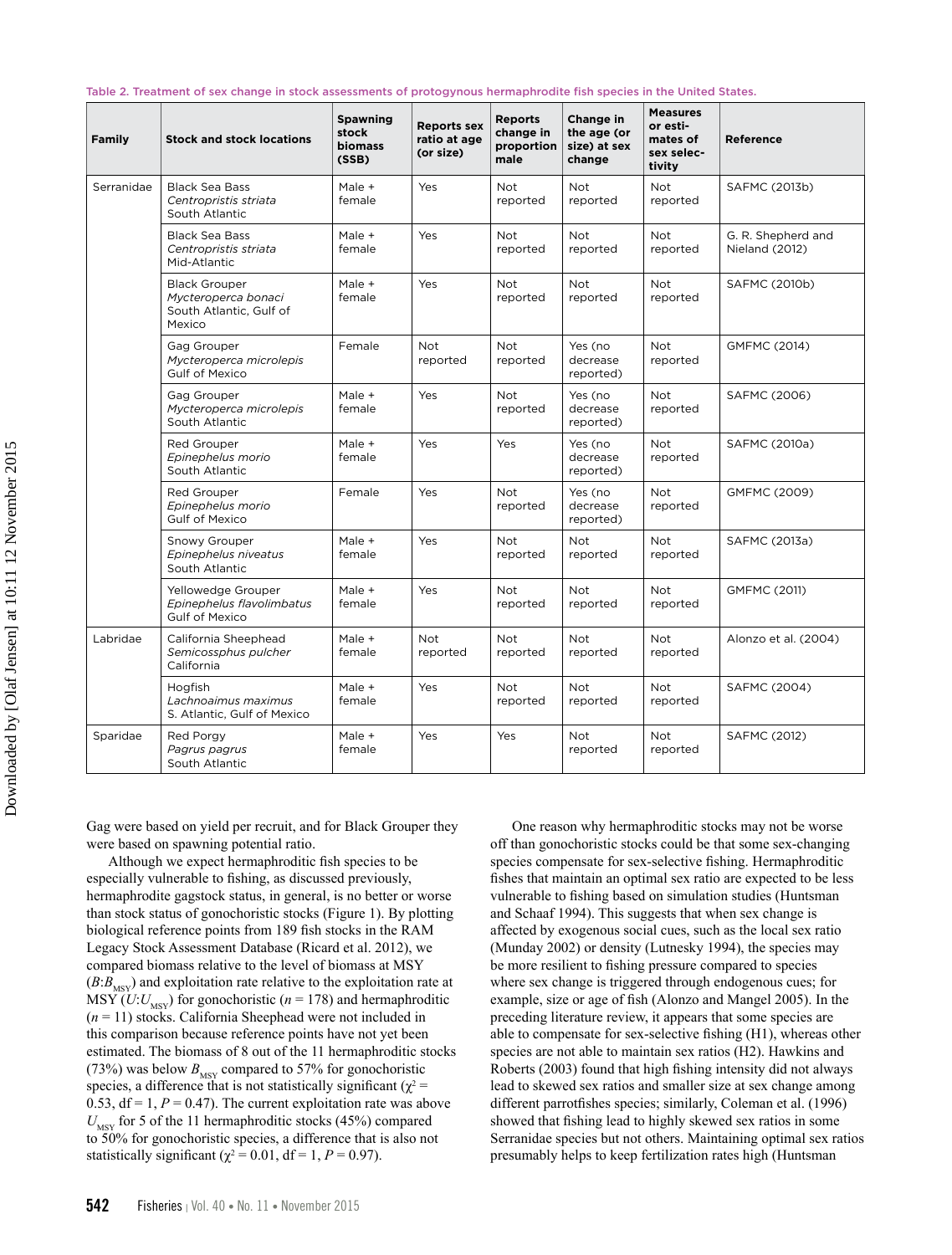Table 3. Summary of the types of stock assessment models, methods for calculating biological reference points, and methods of incorporating sex change into stock assessment for hermaphroditic stocks in the United States. MSY is maximum sustainable yield, and YPR is yield per recruit.

| <b>Stock and management</b><br>region                                    | <b>Assessment model type</b>                                                                              | <b>Method for estimating</b><br>reference points                                                             | Method of incorporating sex change<br>(if any)                                                                                                                                                                                                                                                                                                           |  |
|--------------------------------------------------------------------------|-----------------------------------------------------------------------------------------------------------|--------------------------------------------------------------------------------------------------------------|----------------------------------------------------------------------------------------------------------------------------------------------------------------------------------------------------------------------------------------------------------------------------------------------------------------------------------------------------------|--|
| <b>Black Sea Bass.</b><br>South Atlantic,<br>SAFMC (2013b)               | Beaufort assessment<br>model, a statistical catch-<br>at-age model                                        | Benchmarks were calculated<br>based on MSY estimates from<br>the Beverton-Holt stock-re-<br>cruitment curve. | Sex ratio is estimated using<br>logistic regression; spawning stock<br>biomass is computed using female<br>mature biomass.                                                                                                                                                                                                                               |  |
| Black Sea Bass,<br>mid-Atlantic,<br>G. R. Shepherd and Nieland<br>(2012) | Statistical length-based<br>model (SCALE)                                                                 | <b>YPR</b>                                                                                                   | Spawning stock biomass is computed<br>using both male and female biomass.                                                                                                                                                                                                                                                                                |  |
| Black Grouper,<br>South Atlantic,<br>Gulf of Mexico.<br>AFMC (2010b)     | Statistical catch-at-age<br>model (ASAP2)                                                                 | Benchmarks are based on<br>spawning potential ratio.                                                         | Sex ratio is estimated using logistic<br>regression; spawning stock biomass<br>is computed using female and male<br>mature biomass.                                                                                                                                                                                                                      |  |
| Gag,<br>Gulf of Mexico,<br>GMFMC (2014)                                  | Stock synthesis assessment<br>model                                                                       | Benchmarks are based on YPR<br>estimated from stock synthesis<br>(for females only).                         | <b>NA</b>                                                                                                                                                                                                                                                                                                                                                |  |
| Gag,<br>South Atlantic.<br>SAFMC (2006)                                  | Beaufort assessment<br>model, a statistical catch-<br>at-age model                                        | Benchmarks were calculated<br>based on MSY estimates from<br>the Beverton-Holt stock-re-<br>cruitment curve. | Sex ratio is estimated using logistic<br>regression; spawning stock biomass<br>is computed using female and male<br>mature biomass.                                                                                                                                                                                                                      |  |
| Red Grouper.<br>South Atlantic,<br>SAFMC (2010a)                         | Beaufort assessment<br>model, a statistical catch-<br>at-age model                                        | Benchmarks were calculated<br>based on MSY estimates from<br>the Beverton-Holt stock-re-<br>cruitment curve. | Sex ratio is estimated using logistic<br>regression; spawning stock biomass<br>is computed using female and male<br>mature biomass.                                                                                                                                                                                                                      |  |
| Red Grouper,<br>Gulf of Mexico,<br>GMFMC (2009)                          | Age-structured forward<br>projection model                                                                | Benchmarks were calculated<br>based on MSY estimates from<br>the Beverton-Holt stock-re-<br>cruitment model. | <b>NA</b>                                                                                                                                                                                                                                                                                                                                                |  |
| Snowy Grouper,<br>South Atlantic,<br>SAFMC (2013a)                       | Beaufort assessment<br>model, a statistical catch-<br>at-age model                                        | Benchmarks were calculated<br>based on MSY estimates from<br>the Beverton-Holt stock-re-<br>cruitment curve. | Sex ratio is estimated using logistic<br>regression; spawning stock biomass<br>is computed using female and male<br>mature biomass.                                                                                                                                                                                                                      |  |
| Yellowedge Grouper,<br>Gulf of Mexico,<br>GMFMC (2011)                   | Statistical catch-at-age                                                                                  | Benchmarks were calculated<br>based on MSY estimates from<br>the Beverton-Holt stock-re-<br>cruitment curve. | Spawning stock biomass is computed<br>using both male and female biomass.                                                                                                                                                                                                                                                                                |  |
| California Sheephead,<br>California,<br>Alonzo et al. (2004)             | Stock synthesis length-<br>based model                                                                    | Benchmarks were based on<br>changes in spawning potential<br>ratio.                                          | Developed two models:<br>(1) Two-sex model-All individuals<br>recruit to population as female, be-<br>come mature with probability at each<br>length-at-age, then become male<br>with a different probability at each<br>length-at-age.<br>2) Single-sex model-Only tracks<br>females. The two models differ in the<br>maturity and fecundity functions. |  |
| Hogfish, South Atlantic,<br>SAFMC (2004)                                 | REEFS, a sex-differentiated,<br>age-structured, stochastic<br>length-based population<br>simulation model | Reference points are based<br>on YPR.                                                                        | A parameter representing sex ratio at<br>age is included.                                                                                                                                                                                                                                                                                                |  |
| Red Porgy, South Atlantic,<br>SAFMC (2012)                               | Beaufort assessment<br>model, a statistical catch-<br>at-age model                                        | Benchmarks were calculated<br>based on MSY estimates from<br>the Beverton-Holt stock-<br>recruitment curve.  | Sex ratio at age is estimated using<br>logistic regression; spawning stock<br>biomass is computed using female<br>and male mature biomass.                                                                                                                                                                                                               |  |

and Schaaf 1994), and it may be that those hermaphroditic fish species able to shift size or age at sex change are better equipped to withstand moderate fishing intensity.

Accurately assessing the impact of fishing will require tracking changes in both male and female biomass over time, because male biomass may be just as important as female biomass in populations of hermaphrodite species (Brooks et al. 2008). Even though overall stock status of hermaphroditic

species is not significantly different from that of gonochoristic species, as fishing intensity rises hermaphroditic species may not be able to compensate enough for sex-selective fishing, and stock assessments will need to incorporate not only size and age but also sex into stock assessment models.

In conclusion, it is difficult to generalize the effects of fishing on hermaphroditic species as seen from the literature review. For many hermaphroditic species, fishing has impacted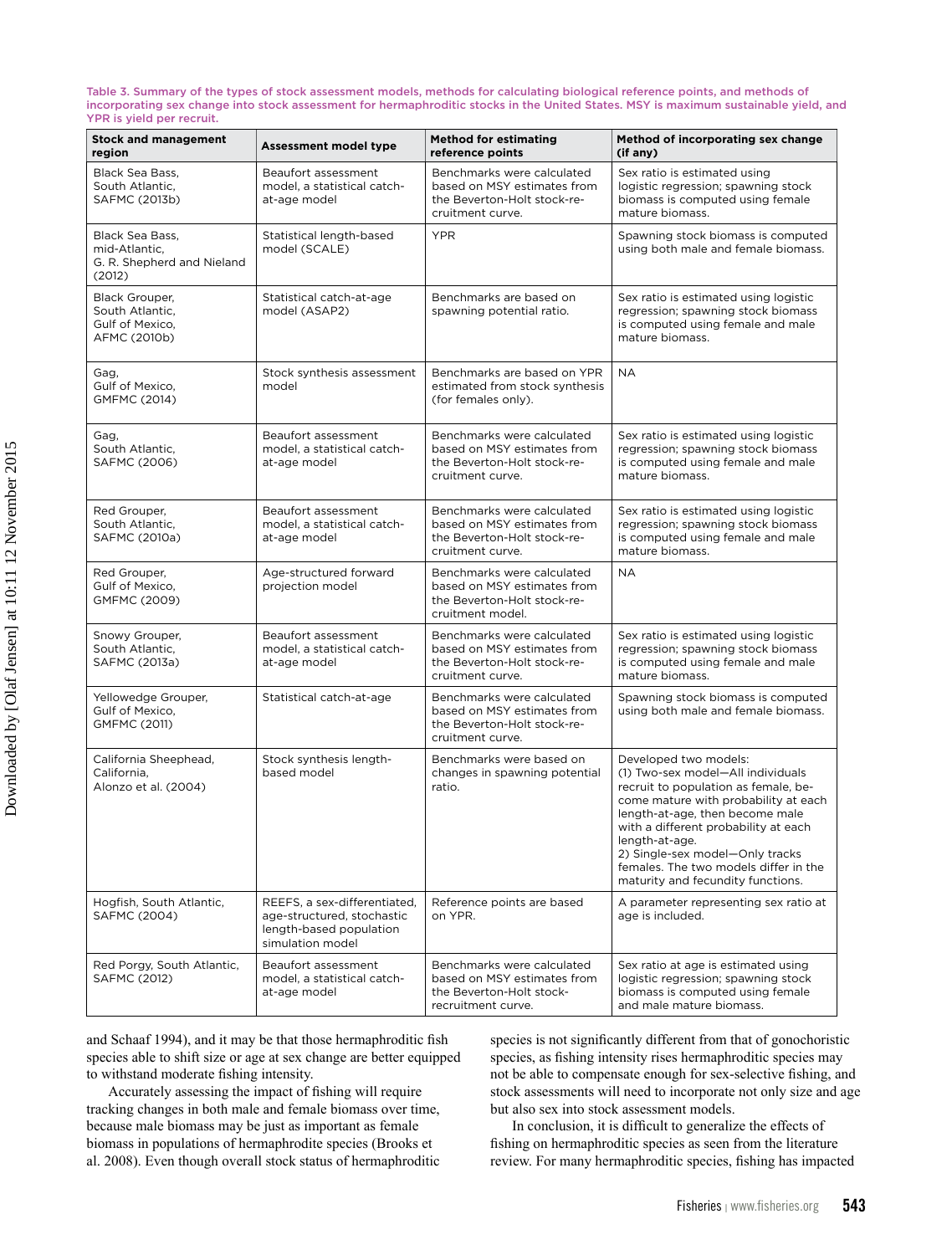



the sex ratio, size or age at sex change, or both. A lack of consistency in fishing's impact is likely because fishing's influence is highly species specific and in part depends on life history characteristics other than sex change itself. The variation in fishing's influence on sex ratio and size or age at sex change, in addition to the variation in how stock assessments address sex change, may suggest why hermaphroditic species are not significantly worse off than gonochoristic species. A nuanced understanding of the impacts of fishing on sex-changing fishes requires species-specific studies of sex change and life history, time series of sex ratio and size or age at sex change, and estimation of sex selectivity of fishing gear.

### **ACKNOWLEDGMENTS**

We are grateful for comments and assistance from Phil Neubauer, Anthony Vastano, Kyle Shertzer, and participants in the workshop "Modeling Protogynous Hermaphrodite Fishes" chaired by Jessica Coakley.

#### **FUNDING**

This work was supported by the National Oceanic and Atmospheric Administration's Research Set Aside Program and New Jersey Sea Grant.

#### **REFERENCES**

- Adams, S., B. D. Mapstone, G. R. Russ, and C. R. Davies. 2000. Geographic variation in the sex ratio, sex specific size, and age structure of *Plectropomus leopardus* (Serranidae) between reefs open and closed to fishing on the Great Barrier Reef. Canadian Journal of Fisheries and Aquatic Sciences 57:1448–1458.
- Allee, W. C. 1931. Animal aggregations, a study in general sociology. University of Chicago Press, Chicago.
- Alonzo, S. H., T. Ish, M. Key, A. D. MacCall, and M. Mangel. 2008. The importance of incorporating protogynous sex change into stock assessments. Bulletin of Marine Science 83:163–179.
- Alonzo, S. H., M. Key, T. Ish, and A. D. MacCall. 2004. Status of the California Sheephead (*Semicossyphus pulcher*) stock. California Fish and Game 1–118.
- Alonzo, S. H., and M. Mangel. 2004. The effects of size-selective fisheries on the stock dynamics of and sperm limitation in sexchanging fish. Fishery Bulletin 102:1–13.
- -. 2005. Sex-change rules, stock dynamics, and the performance of spawning-per-recruit measures in protogynous stocks. Fishery Bulletin 103:229–245.
- Beets, J., and A. Friedlander. 1998. Evaluation of a conservation strategy: a spawning aggregation closure for Red Hind, *Epinephelus guttatus*, in the U.S. Virgin Islands. Environmental Biology of Fishes 55:91–98.
- Benton, C. B., and D. L. Berlinsky. 2006. Induced sex change in black Sea Bass. Journal of Fish Biology 69:1491–1503.
- Brooks, E. N., K. W. Shertzer, T. Gedamke, and D. S. Vaughan. 2008. Stock assessment of protogynous fish: evaluating measures of spawning biomass used to estimate biological reference points. Fisheries Bulletin 106:12–23.
- Buxton, C. D. 1993. Life history changes in exploited reef fishes on the east coast of South Africa. Environmental Biology of Fishes 36:47–63.
- Carter, J., F. J. Marrow, and V. Pryor. 1994. Aspects of the ecology and reproduction of Nassau Grouper, *Epinephelus striatus*, off the coast of Belize, Centeral America. Proceedings of the 43rd Gulf and Caribbean Fisheries Institute 65–111.
- Chapman, R. W., G. R. Sedberry, C. C. Koenig, and B. M. Eleby. 1999. Stock identification of Gag, *Mycteroperca microlepis*, along the southeast coast of the United States. Marine Biotechnology 1:137–146.
- Coleman, F. C., C. C. Koenig, and L. A. Collins. 1996. Reproductive styles of shallow-water groupers (Pisces: Serranidae) in the eastern Gulf of Mexico and the consequences of fishing spawning aggregations. Environmental Biology of Fishes 47:129–141.
- de Mitcheson, Y. S., A. Rosario, and A. Roman. 1994. Reproduction in an aggregating grouper, the Red Hind, *Epinephelus guttatus*. Environmental Biology of Fishes 41:269–286.
- DeVries, D. A. 2007. No evidence of bias from fish behavior in the selectivity of size and sex of protogynous Red Porgy (*Pagrus pagrus*, Sparidae) by hook-and-line gear. Fisheries Bulletin 105:582–587.
- Frickle, H., and S. Frickle. 1977. Monogamy and sex change by aggressive dominance in coral reef fish. Nature 266:830–832.
- Ghiselin, M. T. 1969. The evolution of hermaphroditism among animals. The Quarterly Review of Biology 44:189–208.
- Gilmore, R. G., and R. S. Jones. 1992. Colar variation and associated behavior in the epinepheline groupers, *Mycteroperca microlepis* (Goode and Bean) and *M. phenax* Jordan and Swain. Bulletin of Marine Science 51:83–103.